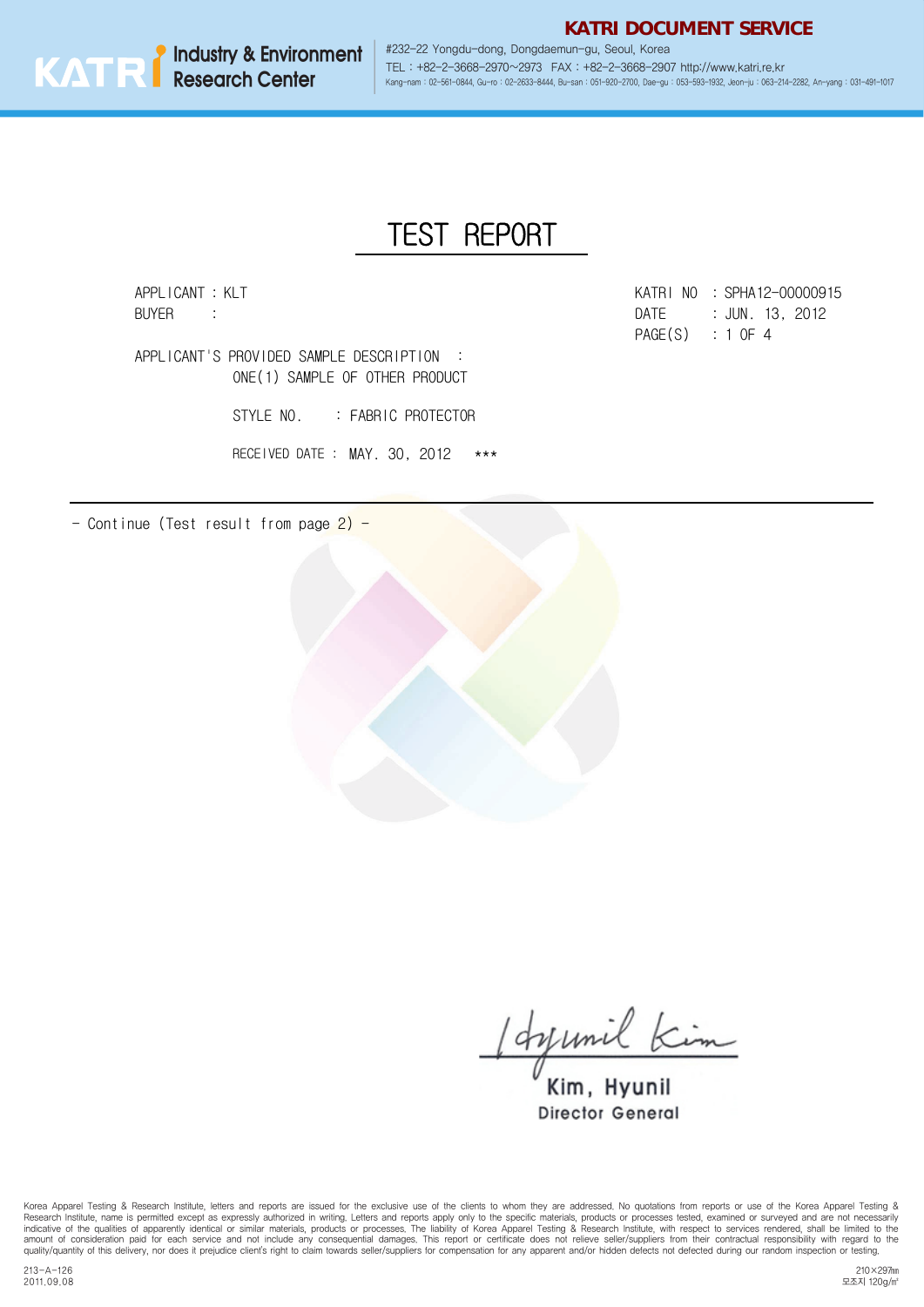KATRI NO : SPHA12-00000915 PAGE(S) : 2 OF 4

|                                                                                                                                                                                                                                                                                                                                                                                                                                                                                                                                                 | <b>TEST RESULT</b>                                                             |  |  |  |  |
|-------------------------------------------------------------------------------------------------------------------------------------------------------------------------------------------------------------------------------------------------------------------------------------------------------------------------------------------------------------------------------------------------------------------------------------------------------------------------------------------------------------------------------------------------|--------------------------------------------------------------------------------|--|--|--|--|
| TEST ITEM                                                                                                                                                                                                                                                                                                                                                                                                                                                                                                                                       | #1                                                                             |  |  |  |  |
| Skin Irritation Test : Modified Kawai's Method(Skin Patch Test)                                                                                                                                                                                                                                                                                                                                                                                                                                                                                 |                                                                                |  |  |  |  |
|                                                                                                                                                                                                                                                                                                                                                                                                                                                                                                                                                 | Negative                                                                       |  |  |  |  |
| $<$ Note $>$                                                                                                                                                                                                                                                                                                                                                                                                                                                                                                                                    |                                                                                |  |  |  |  |
| 1. Test Procedure                                                                                                                                                                                                                                                                                                                                                                                                                                                                                                                               |                                                                                |  |  |  |  |
| 1) Preparation of test sheets: Standard cotton fabrics(KS K 0905:2008) are soaked<br>into the test solution and dried.<br>2) Test sheets are applied on the forearm of 20 healthy panels for 24 hours.<br>3) The patches are removed after 24 hours. Then investigate skin surface with<br>bare eyes. In case of normal stage, replicas of the skin surface are made.<br>4) The replica specimens are observed under the microscope. According to the<br>irritation degree, judge as negative, almost negative, almost positive<br>or positive. |                                                                                |  |  |  |  |
| 2. Judgement<br>1) Negative : Sample Irritation index-CONTROL Irritation index= 0 B+<br>2) Almosr- Negative : Sample Irritation index-CONTROL Irritation index= 1~2 B+<br>3) Almosr-Positive : Sample Irritation index-CONTROL Irritation index= 3 B+<br>4) Positive : Sample Irritation index-CONTROL Irritation index $\geq 4$ B+<br>5)<br>Judgement with bare eyes                                                                                                                                                                           | Strong visible inflammatory change (redness, swelling, blister, pus): Positive |  |  |  |  |

- Continues -

Korea Apparel Testing & Research Institute, letters and reports are issued for the exclusive use of the clients to whom they are addressed. No quotations from reports or use of the Korea Apparel Testing & Research Institut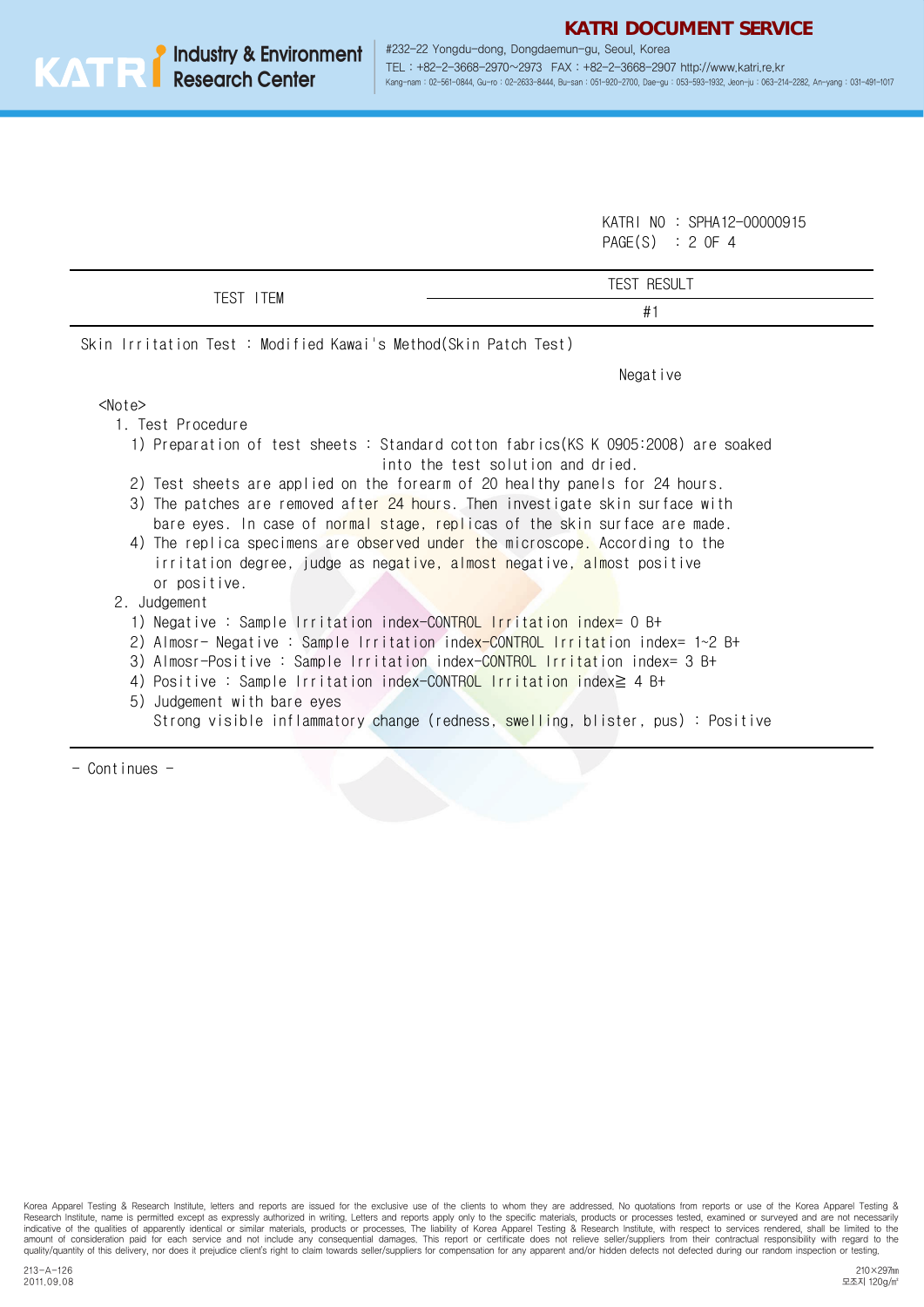#232-22 Yongdu-dong, Dongdaemun-gu, Seoul, Korea TEL : +82-2-3668-2970~2973 FAX : +82-2-3668-2907 http://www.katri.re.kr Kang-nam : 02-561-0844, Gu-ro : 02-2633-8444, Bu-san : 051-920-2700, Dae-gu : 053-593-1932, Jeon-ju : 063-214-2282, An-yang : 031-491-1017

> KATRI NO : SPHA12-00000915 PAGE(S) : 3 OF 4

| $- - - -$<br>TCTAT<br>⊢ | <b>TCOT</b><br><b>RESULT</b><br>-<br>÷Э.<br>◡ |
|-------------------------|-----------------------------------------------|
| ЕM<br>∟∪                | $\#$                                          |

▣ Skin patch test judgement table

|                                                                                          | Test       | Judgement with microscope |                          | Judgement with bare eyes                  |      |
|------------------------------------------------------------------------------------------|------------|---------------------------|--------------------------|-------------------------------------------|------|
| NO.                                                                                      | mode       | CONTROL                   | Specimen                 | (redness, swelling,<br>blister, pus etc.) | Note |
| 1                                                                                        | KANG X     | $\overline{\phantom{0}}$  | $\overline{\phantom{0}}$ | No visible change                         |      |
| 2                                                                                        | KIM X X    |                           |                          | No visible change                         |      |
| 3                                                                                        | NO X X     |                           |                          | No visible change                         |      |
| 4                                                                                        | LEE X X    | $-$                       | $-+$                     | No visible change                         |      |
| 5                                                                                        | KIM X X    |                           | L,                       | No visible change                         |      |
| 6                                                                                        | AN X X     | -                         | —                        | No visible change                         |      |
| 7                                                                                        | JEOUNG X X |                           |                          | No visible change                         |      |
| 8                                                                                        | KIM X X    | $\qquad \qquad -$         |                          | No visible change                         |      |
| 9                                                                                        | LEE X X    |                           |                          | No visible change                         |      |
| 10                                                                                       | KANG X X   | $\overline{\phantom{0}}$  | $\overline{\phantom{0}}$ | No visible change                         |      |
| 11                                                                                       | HAN X X    | $\overline{\phantom{0}}$  | $\overline{\phantom{0}}$ | No visible change                         |      |
| 12                                                                                       | KIM X X    | —                         | $\overline{\phantom{0}}$ | No visible change                         |      |
| 13                                                                                       | LEE X X    | $\overline{\phantom{0}}$  | —                        | No visible change                         |      |
| 14                                                                                       | CHOI X X   |                           |                          | No visible change                         |      |
| 15                                                                                       | LEE X X    | $\overline{\phantom{0}}$  | —                        | No visible change                         |      |
| 16                                                                                       | BE X X     |                           | —                        | No visible change                         |      |
| 17                                                                                       | PARK X X   |                           | —                        | No visible change                         |      |
| 18                                                                                       | SONG X X   | $\overline{\phantom{0}}$  |                          | No visible change                         |      |
| 19                                                                                       | LEE X X    | $\overline{\phantom{0}}$  | —                        | No visible change                         |      |
| 20                                                                                       | HAN X X    |                           |                          | No visible change                         |      |
| Score                                                                                    |            | 0B                        |                          | $***$                                     |      |
| $\boxtimes$ Negative<br>Almost-Negative<br>П<br>Judgement<br>Almost-Positive<br>Positive |            |                           |                          | ***                                       |      |

 $* - :$  No skin furrow change

- -+ : Skin furrow deepened and widened up to 25 % of the area
- $+-$ : Skin furrow deepened and widened up to 25  $\sim$  50 % of the area
- + : Skin furrow deepened and widened more than 50 % of the area

#1

Korea Apparel Testing & Research Institute, letters and reports are issued for the exclusive use of the clients to whom they are addressed. No quotations from reports or use of the Korea Apparel Testing &<br>Research Institut indicative of the qualities of apparently identical or similar materials, products or processes. The liability of Korea Apparel Testing & Research Institute, with respect to services rendered, shall be limited to the amount of consideration paid for each service and not include any consequential damages. This report or certificate does not relieve seller/suppliers from their contractual responsibility with regard to the<br>quality/quantit